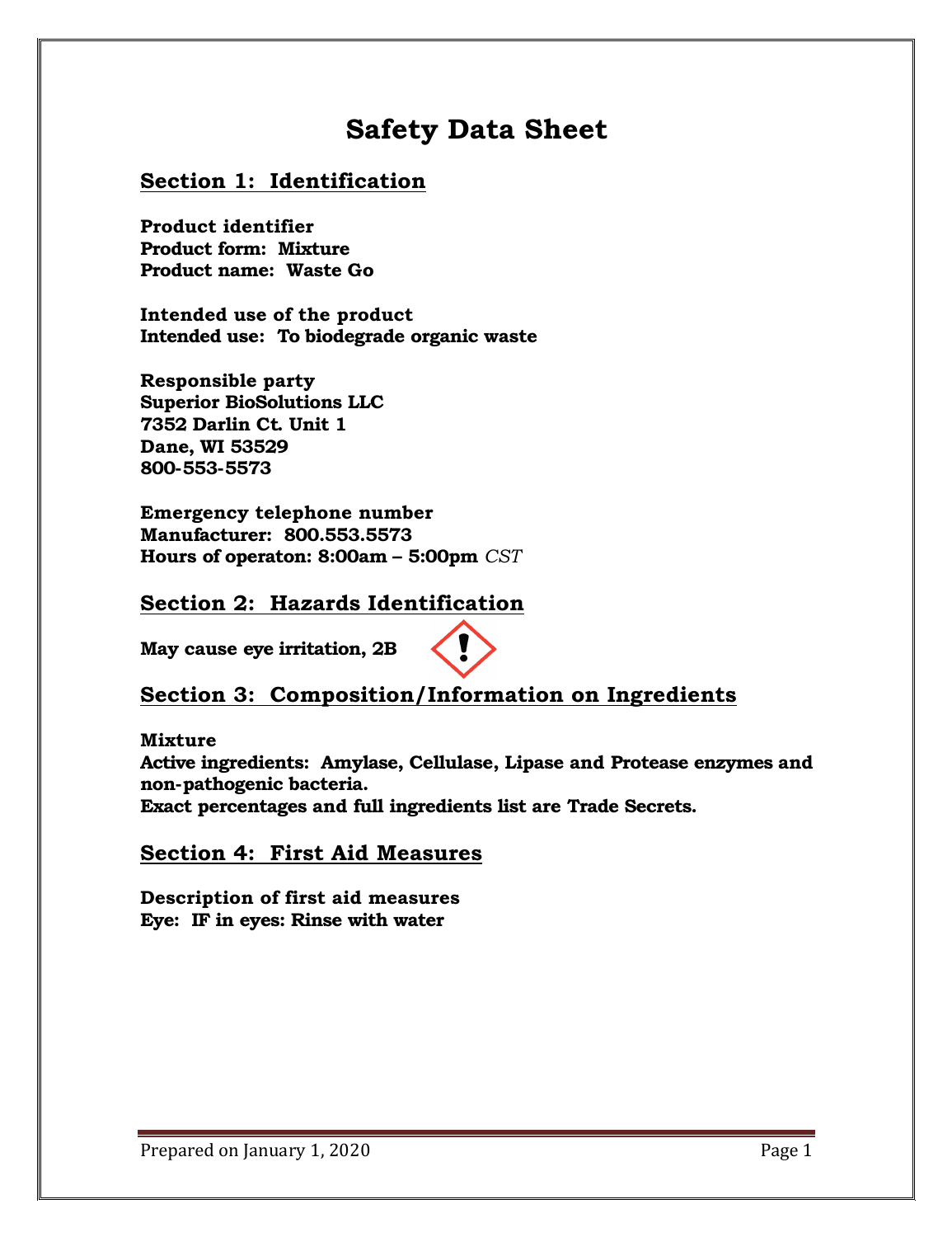### **Section 5: Fire-Fighting Measures**

**Extinguishing media Suitable extinguishing media: any Unsuitable extinguishing media: none**

**Special hazards arising from the mixture Unusual fire or explosion hazards: None**

**Reactivity/incompatible materials: None**

**Advice for firefighters No special procedures or gear required.**

#### **Section 6: Accidental Release Measures**

**Personal precautions, protective equipment and emergency procedures None**

**Environmental precautions None required**

**Methods and material for containment and cleaning up Sweep it up, return to container**

#### **Section 7: Handling and Storage**

**Precautions for safe handling Handling: No special precautions required**

**Conditions for safe storage, including any incompatibilities Storage: For maximum self life store in a cool, dry place**

#### **Section 8: Exposure Controls/Personal Protection**

**Control parameters None**

**Exposure controls None**

Prepared on January 1, 2020 Prepared on January 1, 2020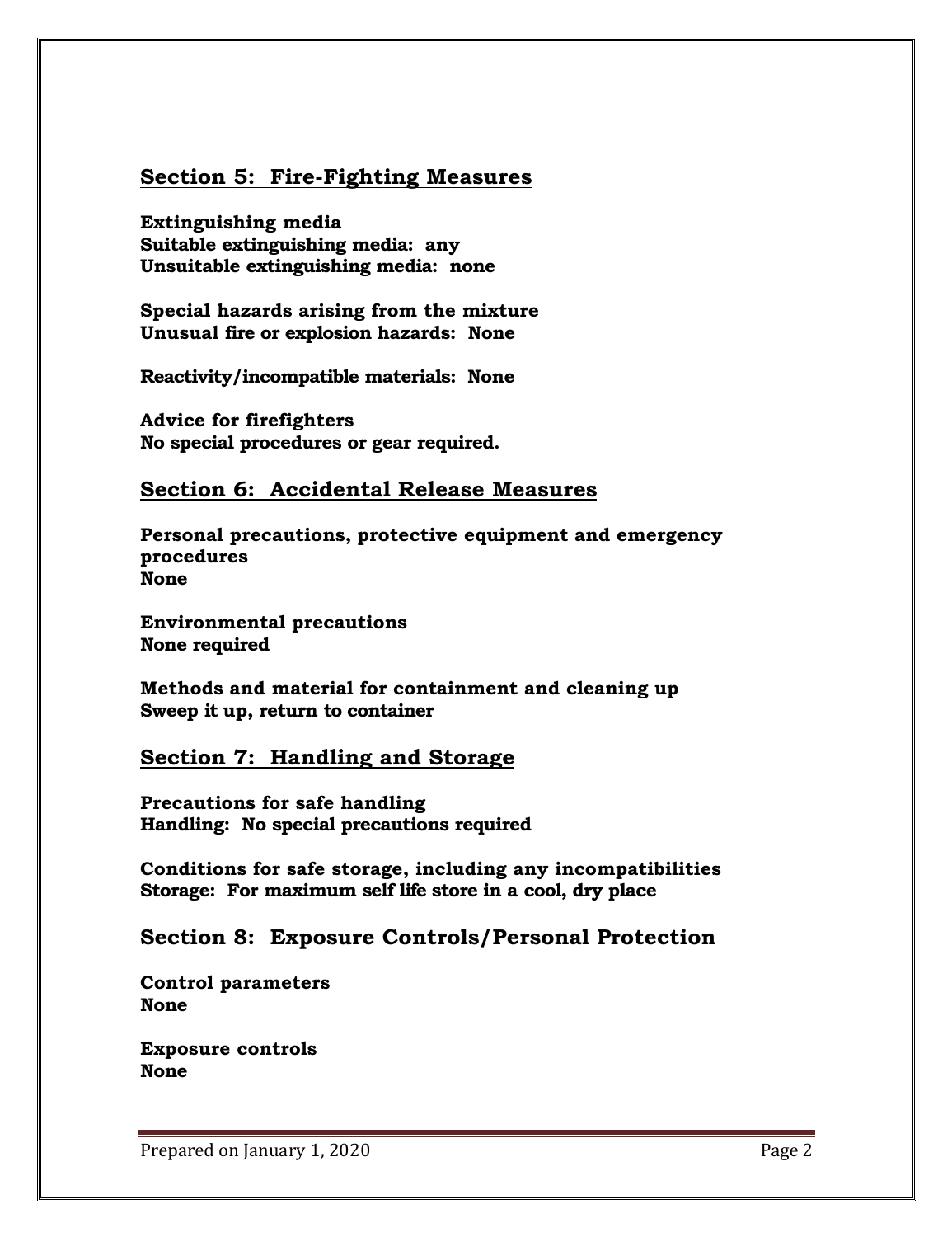### **Section 9: Physical and Chemical Properties**

**Information on basic physical and chemical properties Physical state: Dry powder Color: Tan Odor: Characteristic. Mild pH: Not relevant Flash point: Data lacking Auto-ignition temperature: Data lacking Decomposition Temp.: Data lacking Flammability: NFPA 1**

**Solubility: Mostly but not completely water soluble Explosive properties: None known Oxidizing properties: Not an oxidizer Explosive limits: No data available**

# **Section 10: Stability and Reactivity**

**Reactivity: No dangerous reactions known when used as directed Chemical stability: Stable Possibility of hazardous reactions: Hazardous polymerization will not occur Conditions to avoid: None known Incompatible Materials: None known Hazardous decomposition products: None known**

#### **Section 11: Toxicological Information**

**Information on toxicological effects Not classified Eye contact: Prolonged exposure may result in irritation**

# **Section 12: Ecological Information**

**The commercial strength version of this product is used by wastewater treatment plants to degrade organic waste.**